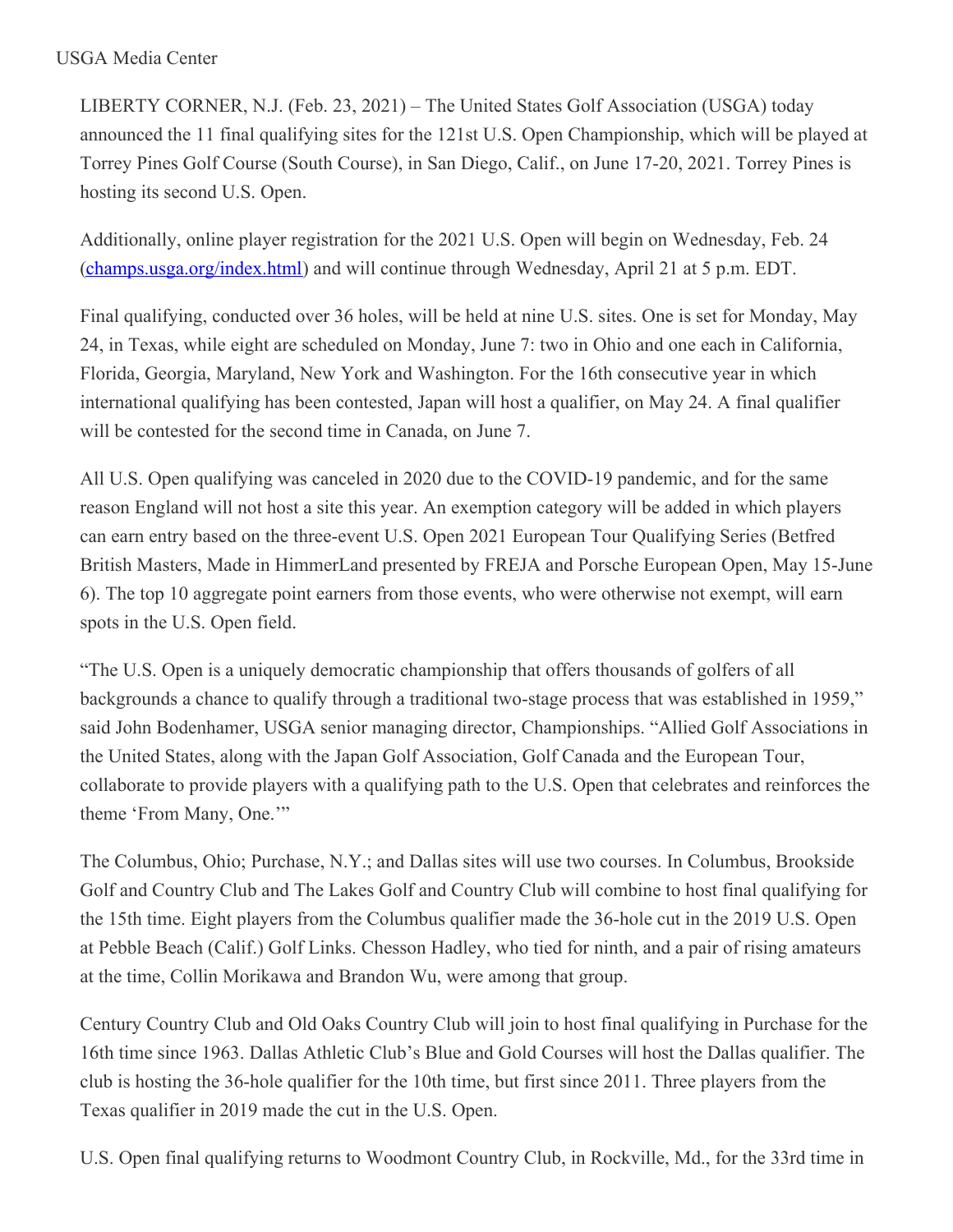the last 35 years, with only the North Course used for the seventh consecutive time. Springfield Country Club in Ohio will host final qualifying for the 12th time in 14 years. The Bear's Club, in Jupiter, Fla., is a final qualifying site for the third time in the last seven years.

Piedmont Driving Club, in Atlanta, Ga., Rolling Hills Country Club, in Rolling Hills Estates, Calif., and Meadow Springs Country Club, in Richland, Wash., will each host final qualifying for the first time.

Canada is once again a host for U.S. Open final qualifying. RattleSnake Point Golf Club, in Milton, Ontario, will use its CopperHead Course. Harris English, who won the Sentry Tournament of Champions last month, was among five players from the Canadian qualifier who made the 36-hole cut at Pebble Beach. The Royal Golf Club in Hokota, Ibaraki Prefecture, Japan joins Canada as an international final qualifying site.

To be eligible for qualifying, a player must have a Handicap Index® not exceeding 1.4, or be a professional. Local qualifying, which will be played over 18 holes at 108 sites in the U.S. and one in Canada, takes place between April 26-May 18.

Ken Venturi (1964) and Orville Moody (1969) are the only players to win the U.S. Open after qualifying through both local and final play. Gene Littler (1961), Julius Boros (1963), Jerry Pate (1976), Steve Jones (1996), Michael Campbell (2005) and Lucas Glover (2009) won after advancing through final qualifying.

In 2019, the USGA accepted 9,125 entries for the championship at Pebble Beach, the eighth consecutive year that entries topped 9,000. The record of 10,127 was established for the 2014 championship at Pinehurst Resort & Country Club's Course No. 2, in the Village of Pinehurst, N.C.

The 2008 U.S. Open at Torrey Pines was both historic and dramatic. Tiger Woods outdueled Rocco Mediate, who advanced to the championship through the Columbus, Ohio, final qualifier, in a 19-hole Monday playoff to win his third U.S. Open title and record-tying ninth USGA championship. It was Woods' 14th professional major championship victory.

# **2021 U.S. Open Final Qualifying Sites (11)**

*International (2)*

# **Monday, May 24**

Asia – The Royal Golf Club, Ibaraki Prefecture, Japan